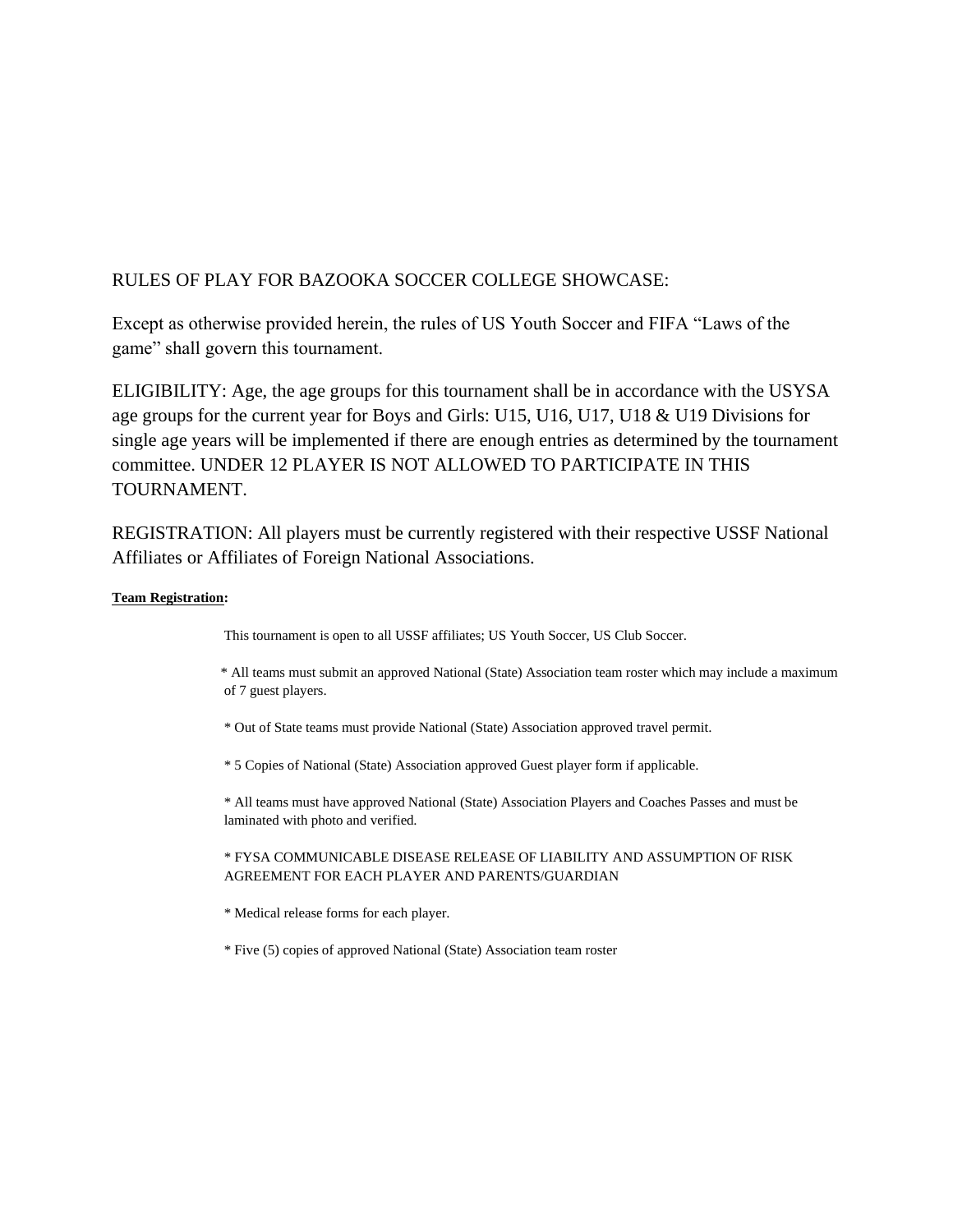Any last minute schedule changes will be given out at check-in on Friday night. Missed games will be scored as a forfeit.

# **Game Information:**

Any team that is not accepted in the tournament will receive 100% of their registration fee within 5 days and any team that withdraws prior to acceptance to the tournament will receive 100% of their registration fee within 10 days. Once a team is accepted and withdraws from the tournament, there will be no refund.

All teams are scheduled to have three preliminary games. An approved typed tournament roster will be presented to the referees prior to each game. Home Teams will provide FIFA Approved game Balls. Game score cards will be filled out by the match referee with each team Coach signing that the score is accurate. The referee will submit the score sheet to the field marshal or to the referee game assignor (if there is no field marshal) at the conclusion of the match. The Coach must verify the posted score prior to the team's next game. If any discrepancy occurs between the two reported scores, then the referee's score will be final. In the event of inclement weather, the Tournament Director has the authority to reschedule or cancel the Tournament. If the tournament is cancelled refunds will be issued.

# **MANDATORY:**

. All teams over 90 miles must book lodging through Tournament Hotels as a condition to compete - no exceptions.

. Addresses used for the determination of the distance/time will be the address of the Tournament Soccer fields and the Club's physical address or the physical address of the Club's home fields whichever is closer.

. Google Maps or other approved online mapping services will be used to determine driving distance and time.

#### **Game Format:**

| Age Division                   | Birth Year Range         | <b>Maximum Roster</b> | Guest Player Limit |  |
|--------------------------------|--------------------------|-----------------------|--------------------|--|
| U15 Girls and Boys             | $01-01-07$ thru 12-31-07 | 22                    | 5                  |  |
| U <sub>16</sub> Girls and Boys | 01-01-06 thru $12-31-06$ | 22                    | 5.                 |  |
| U17 Girls and Boys             | $01-01-05$ thru 12-31-05 | 22                    | 5                  |  |
| U18 Girls and Boys             | 01-01-04 thru $12-31-04$ | 22                    |                    |  |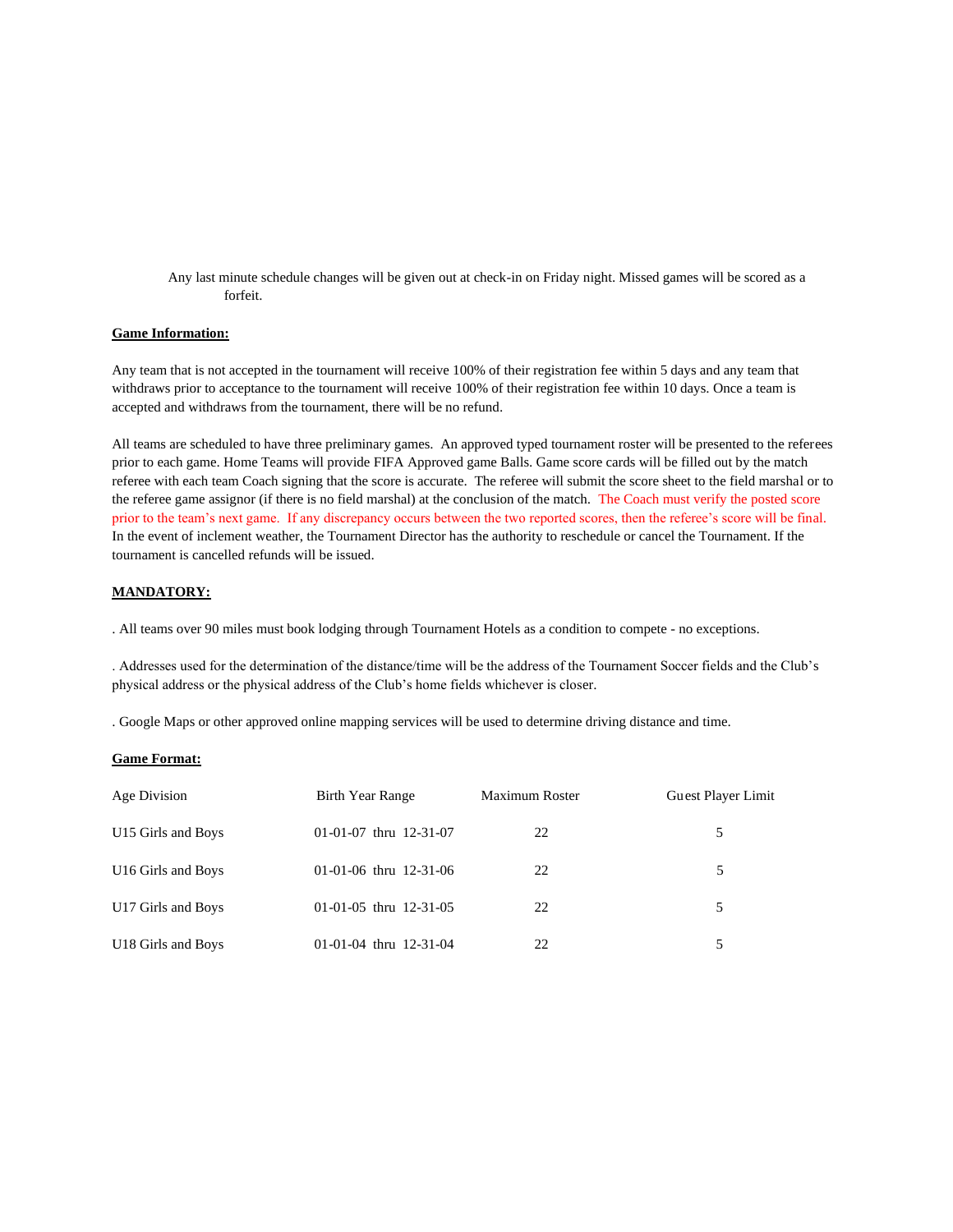# U19 Girls and Boys 01-01-03 thru 12-31-03 22 5

3, 4, 5, 6, 7 & 8 team bracket.

U15-U19: 11v11

# **Team Standings & Tiebreakers:**

Team standings will be based on the following scoring system:

| Win     | 3 points                                    |
|---------|---------------------------------------------|
| Tie     | 1 point                                     |
| Loss    | 0 points                                    |
| Forfeit | $3$ points – will be scored as a $3-0$ win. |

A forfeit will be declared if a team fails to report to a scheduled game with at least 7 players for U15-U19 and within at least 15 minutes of the scheduled game time. Tournament Committee will decide if the team will advance to the next game and will decide upon all other forfeit issues.

Goals: 5 Goals Maximum per game-scored and allowed.

Tiebreaker will be decided using the following format:

Total points.

Head to head: 3 Teams N/A

Goals difference; the difference of most goals scored and goals allowed.: 5 Goals Maximum per game-scored and allowed.

Most goals scored.

Least goals allowed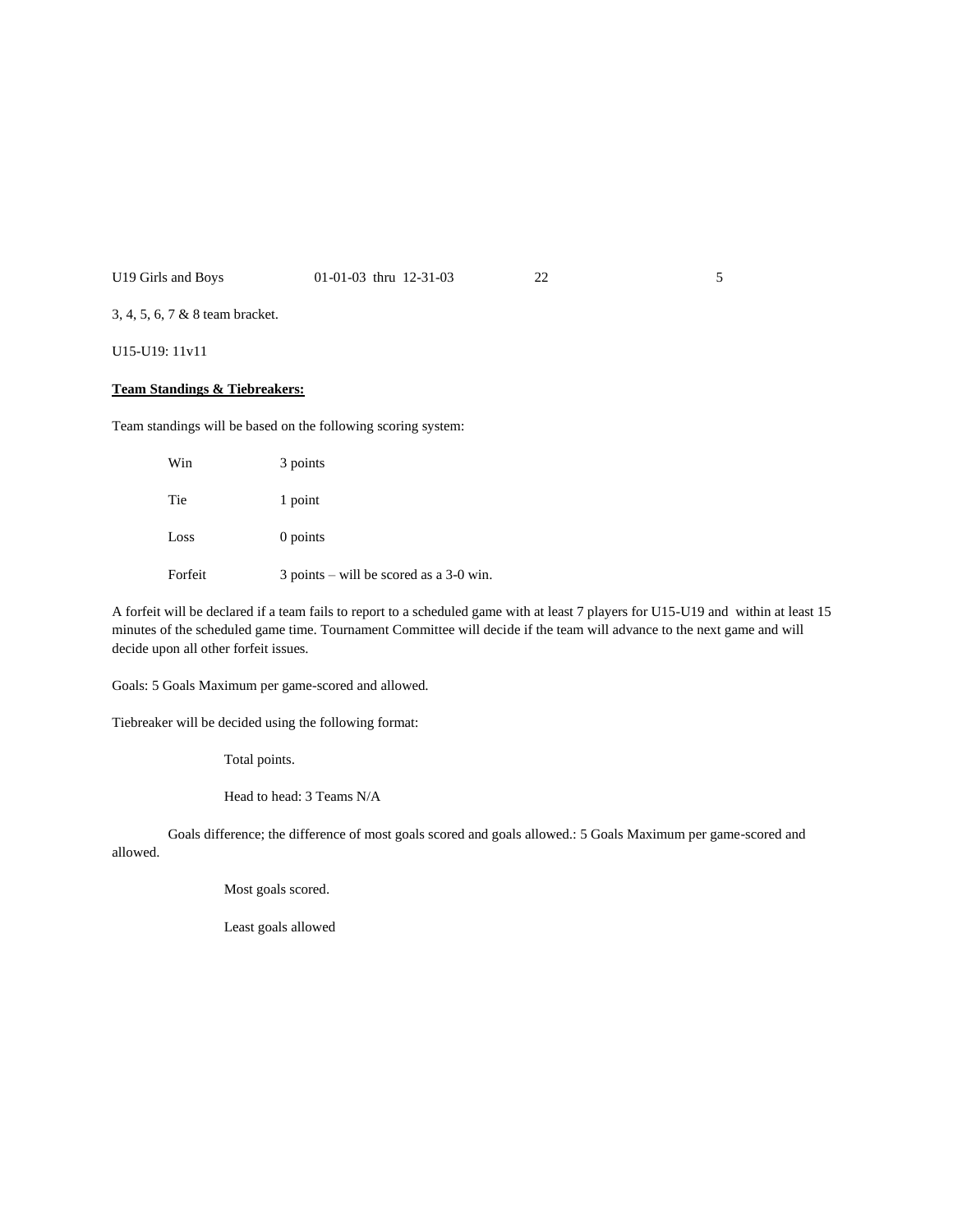Tie Breakers For Semi-Finals: Straight to Penalty Kicks

. Tie Breakers for Finals: 2x10 Minutes Overtime periods must be played to completion

If teams are still tied after following the above options, FIFA penalty kicks will determine the winner. Penalty kicks will only be used if both teams are at the tournament venue; otherwise, a coin toss will decide each team's position after preliminary matches.

# **Game Length and Ball Size:**

|          |      | Ball Half Length of Games            |  |  |
|----------|------|--------------------------------------|--|--|
| Division | Size | <u>Time Preliminary Championship</u> |  |  |
|          |      |                                      |  |  |
|          |      |                                      |  |  |

# **Player Substitutions:**

Players may be substituted with the consent of the field referee at the following times:

Prior to a throw-in in your favor.

Prior to a goal kick by either team.

After a goal by either team.

When the referee approves an injury substitution by one team, the other team may substitute an equal number of players.

At half time.

When the referee stops to caution a player, only that player may be substituted prior to restart of the game.

No player shall leave the field of play without the consent of the referee.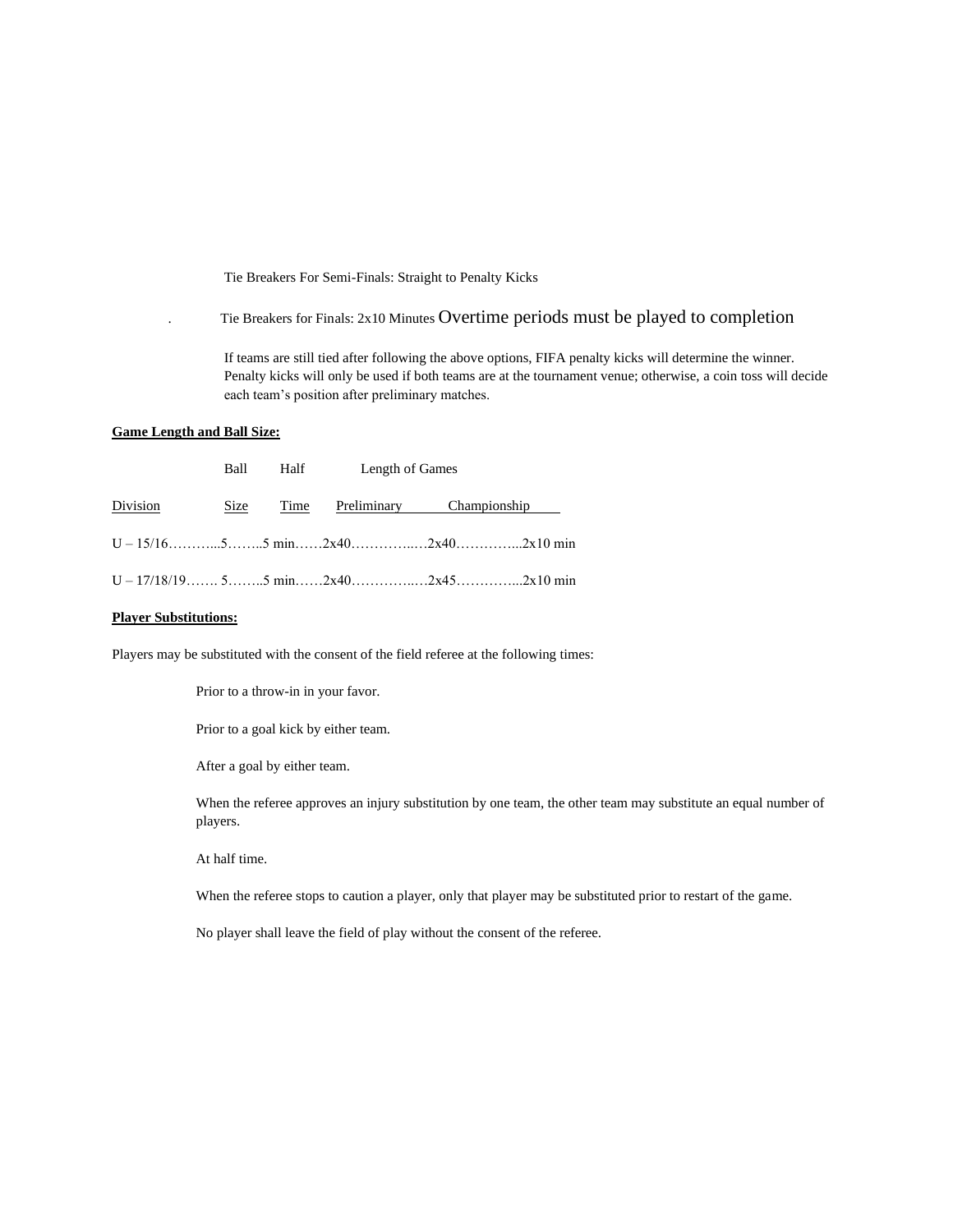### Players shall enter and leave the field at mid-field.

# **Credentials Check:**

At game time, the teams will present approved TEAM ROSTER form to the referees prior to each game. This roster sheet contains all the Misconduct Codes USSF. The teams will not present player passes to the officials; however, should a player be ejected, the field marshal or referee will secure the player's pass and will retain the player pass for the referee report. The player pass will be returned to the team, however, if Referee assault/abuse is involved the pass will be retained.

## **LAW 5: The Referee:**

The center referee for all games must be certified by the Federation.

Referees are required to submit a complete official USSF or a tournament game report to the Site Director containing game scores and any information relating to any game incidents involving players/coach, spectator misconduct, or injuries.

In the event, the assigned referee fail to appear and the assignor and /or Site Director fails to provide a replacement, the senior assigned assistant referee shall assume the duties and shall find an alternate assistant. The game will be played as scheduled and will be deemed official.

#### **LAW 6: The Assistant Referee:**

Two (2) assistant referees will be used in games U11 and above. In the event, the assigned assistant(s) fail to appear; the referee must find suitable replacements. The game will be played as scheduled and be deemed official.

## **Roster Size/Field Players:**

U15-U19 team rosters will consist of no more than 22 players and Coach must identify 18 players to the Referee for each game (inclusive of a maximum of 7 guest players). The remaining players on the bench that are not playing must wear the same color of Scrimmage Vest or T-Shirt. All teams will have the regulation eleven players as per US Youth Soccer rules.

## **Game Time:**

Kickoff will be at the scheduled time unless games are delayed. Each team must be ready to play at the scheduled time or immediately after the conclusion of the previous game as determined by the referee, or the team is subject to forfeiting the match. Running clock for all games will apply and no stoppage time will be added for injuries.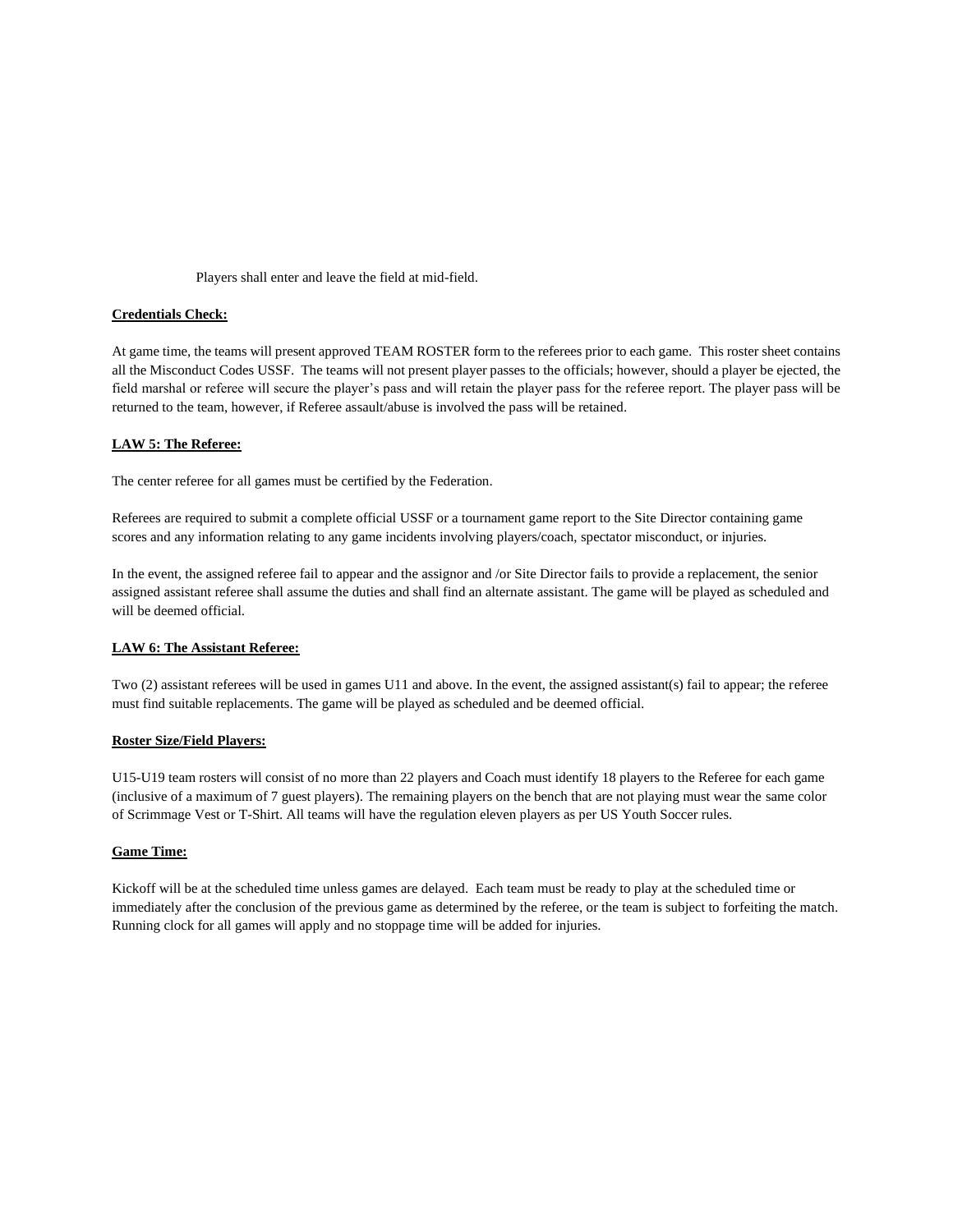# **PLAYING CONDITIONS, WEATHER, ETC.**

The home team is listed first or on top in the schedule. Both teams will occupy the same side of the field. Parents and unrostered visitors will occupy the opposite side of the field. The home team shall wear whites or lighter colors, and will be responsible for providing the game ball. In case of inclement weather, the Tournament Director will determine if a game is to be played. Once the game has started, the decision rests with the referee. If any games are canceled, it is the team's responsibility to check with the Tournament Director for rescheduling information. Games shall be considered complete if one-half of the game has elapsed. The score at the stoppage of play will be the final score. If one-half has not elapsed, and the game is stopped, the game must be rescheduled if the game affects the outcome of the tournament and if weather permits.

Regardless of weather conditions, players and coaches must be on the field at the scheduled time, ready to play.

In case of inclement weather or field conditions, games may:

. Be shortened - The Tournament Director may reduce the length of matches due to weather conditions before the start of a game; all such games will be considered official.

. Be shortened - The Tournament Director may reduce the length of halves due to weather conditions before the restart of a game once delayed due to weather; all such matches will be considered official.

. Be rescheduled - Time and location determined by Tournament Director

. Go to " Taking of Kicks from the Penalty Mark" - Time and location determined Tournament Director

. Be canceled - Tournament committee has the right to cancel any match that has no bearing on the scoring and progression of tournament play.

If the Tournament Director rules that during the preliminary round that Taking of Kicks from the Penalty Mark will be done due to inclement weather or field conditions, the following rule will apply:

. Each team will take a maximum of five (5) penalty kicks.

. At the end of five (5) kicks the game will be scored as 1-0 win for the team that has scored more penalty kicks, or a 0-0 tie if both teams are tied in penalty kicks at the end of five (5) kicks.

. Standings - 3 points will be given for the win, 1 point for a tie and 0 point for a loss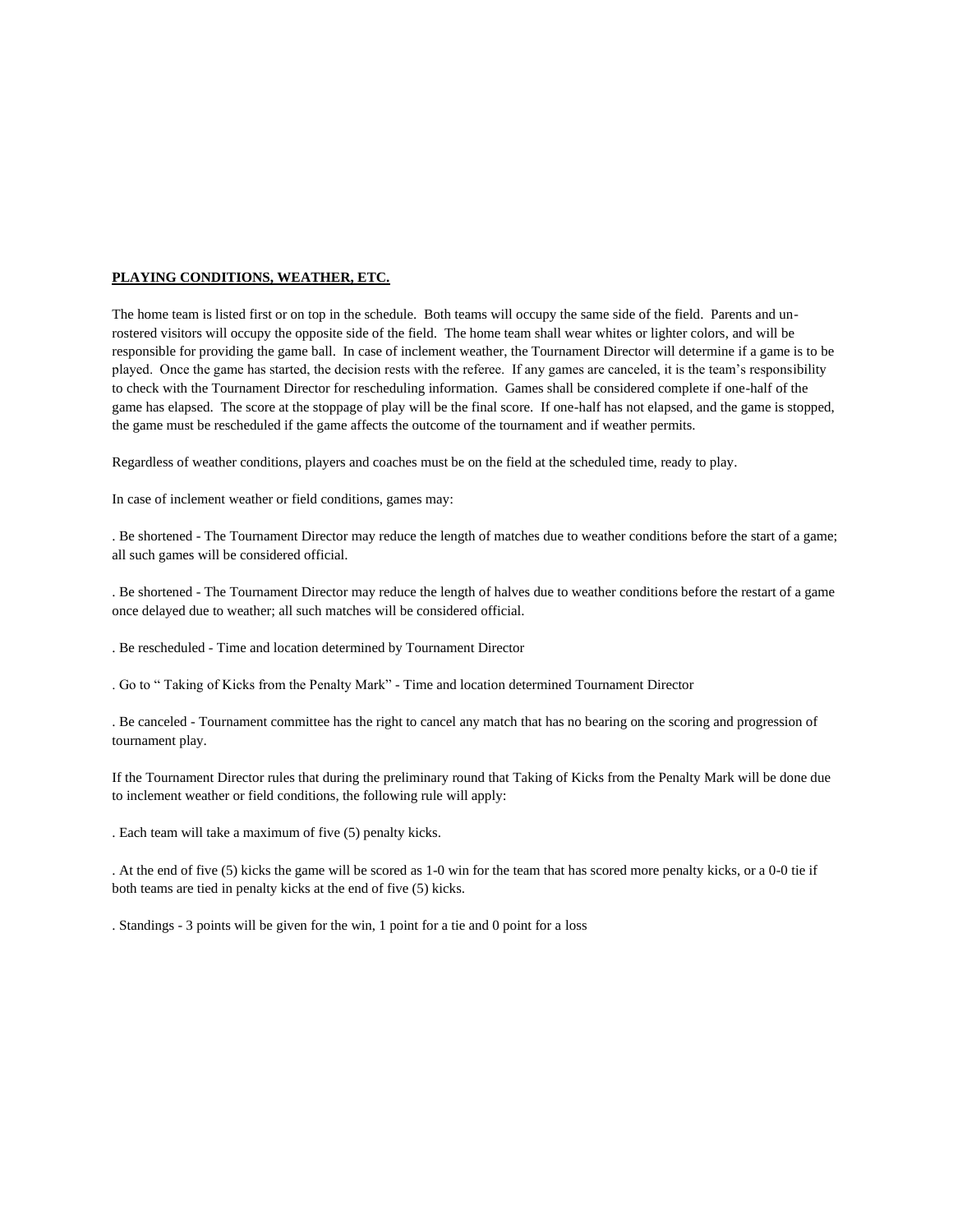. 1-0 win in penalty kicks will not be counted for or against to determine the tie breaker for advancement.

. If regular games have played in the bracket and the Tournament Director has determined that other games go to penalty kicks due to inclement weather or field conditions, the regular games score will revert back to a 1-0 win or 0-0 tie.

Only referees or duty manager can suspend a game already started due to weather conditions. Duration of any suspension will be determined by the Tournament Director.

In case of extreme weather (heat/humidity), a break will be given at the midpoint of each half of regulation time and at the end of each overtime period (If played) for player hydration. This break will be given at a normal stoppage of play and it is mandatory for any FYSA sanctioned game during which the air temperature is or is expected to reach eighty five (85) degrees. (FYSA Bylaw 402.4)

# **Forfeits:**

A forfeit will be declared if a team fails to report to a scheduled game with at least 7 players for U15-U19 within at least 15 minutes of the scheduled game time. The Tournament Director may extend the wait time based on unforeseen circumstances or make a decision to declare a forfeit. A forfeit will be scored 3-0

Tournament Discipline Committee will review the circumstances of the forfeit and may add additional penalties such as:

. Not allowing the team to be declared a division winner or wild card team

. The Committee will decide if the team will advance to the next game

. The forfeiting team may play all remaining Group play games using referees as official exhibitions if it is a forfeit for all their games in the tournament.

. The Committee will decide upon all other forfeit issues and Committee decisions will be final.

A player that arrives late at the soccer field after the pre-game procedure may enter the game after the game official(s) verify that the player is eligible and with the permission of the center referee.

A player may be challenged by an opposing coach/manager ONLY at the pre-game procedure. Challenged player(s) will be noted on the game report by the Referee and will be allowed to participate in the game if the player has been certified as eligible by the Tournament Credentials Committee. A late arriving player may be challenged at the time he/she is allowed to participate by the Referee. ANY TEAM THAT IS USING AN INELIGIBLE PLAYER WILL FORFEIT ALL GAMES PAST, NOW AND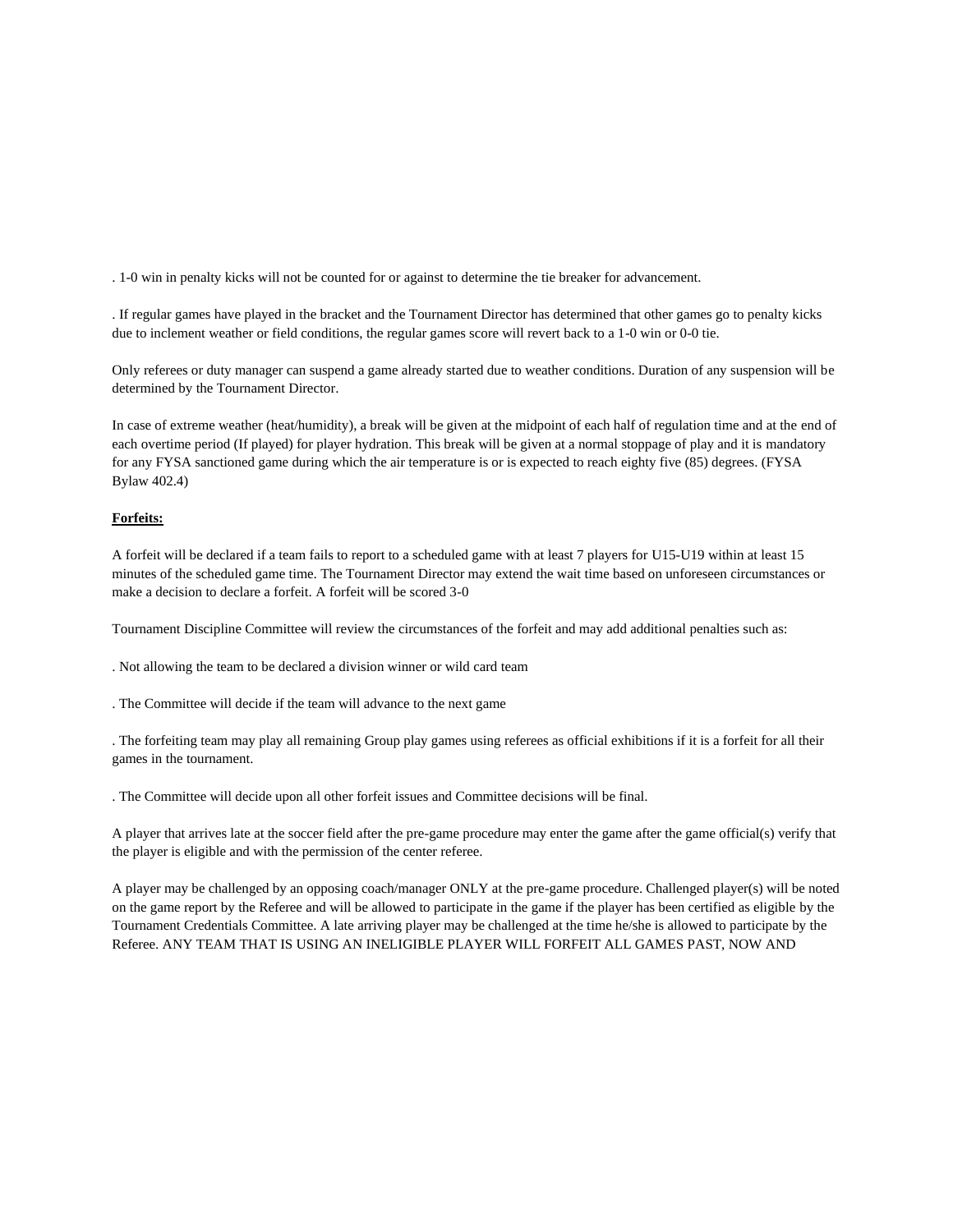FUTURE. A report will be filed with team's National Organization or National State Association. Contact the Tournament Director in writing if you are not sure of a player's eligibility. Players can only play for one team in the tournament.

## **Team Conduct and Discipline: FYSA Rule 502**

All players and managers/coaches shall be subject to FYSA Section 502 - Discipline and Sanctions.

It is the team's responsibility to determine the status of its players. Any suspension from a tournament, league etc. is the responsibility of the team to notify the Tournament Director of the player's suspension at team check-in.

Bazooka Soccer Tournaments will have a Discipline Committee of no less than (3) members. The Discipline Committee will review and rule on all reports of unacceptable conducts by players, manager, coaches, referees, spectators, etc. using the FYSA standards as set by Rule Section 502

## FYSA Rule 504.1

Red Card suspension or send off suspensions can only be served with the team with which the suspension was earned in games played by their team. Guest players are not allowed to serve suspensions.

A player, manager, or coach ejected will have an automatic minimum one (1) game suspension regardless of the cause of the ejection.

Depending on the severity of the unacceptable conduct, the Discipline Committee may recommend the suspension of up to the duration of the tournament with further disciplinary action by the appropriate National and State Association, Federation or any other USSF affiliated organization. The Discipline Committee recommendations will be available to the affected parties no later than before the next scheduled game.

Any ejected player or coach must be escorted by team officials and the player or coach is ineligible for at least the next scheduled game with that team. The player/coach will have no further contact during that game and the next game. Coaches with multiple teams will miss the next game of the team they were coaching. Final disciplinary action will be determined by the Tournament Director and all red cards will be reported to your State Association. The coach will be held responsible for the actions of verbal and physical abuse of referees by his/her spectators. Such abuse will not be tolerated. Violations may result in forfeiture of the game and/or expulsion from the tournament. Any individual that has been ejected must leave the field area within two minutes of the ejection or the game will be forfeited. Any coach who removes his/her team from the field during the game will receive a red card, and the team will forfeit the game and all other subsequent games. If a player refuses to give his/her correct name when requested by a Referee or Tournament Official, his/her team will forfeit the game and will be removed from the tournament. Smoking, Alcohol and Pets are not allowed in the Soccer Complex.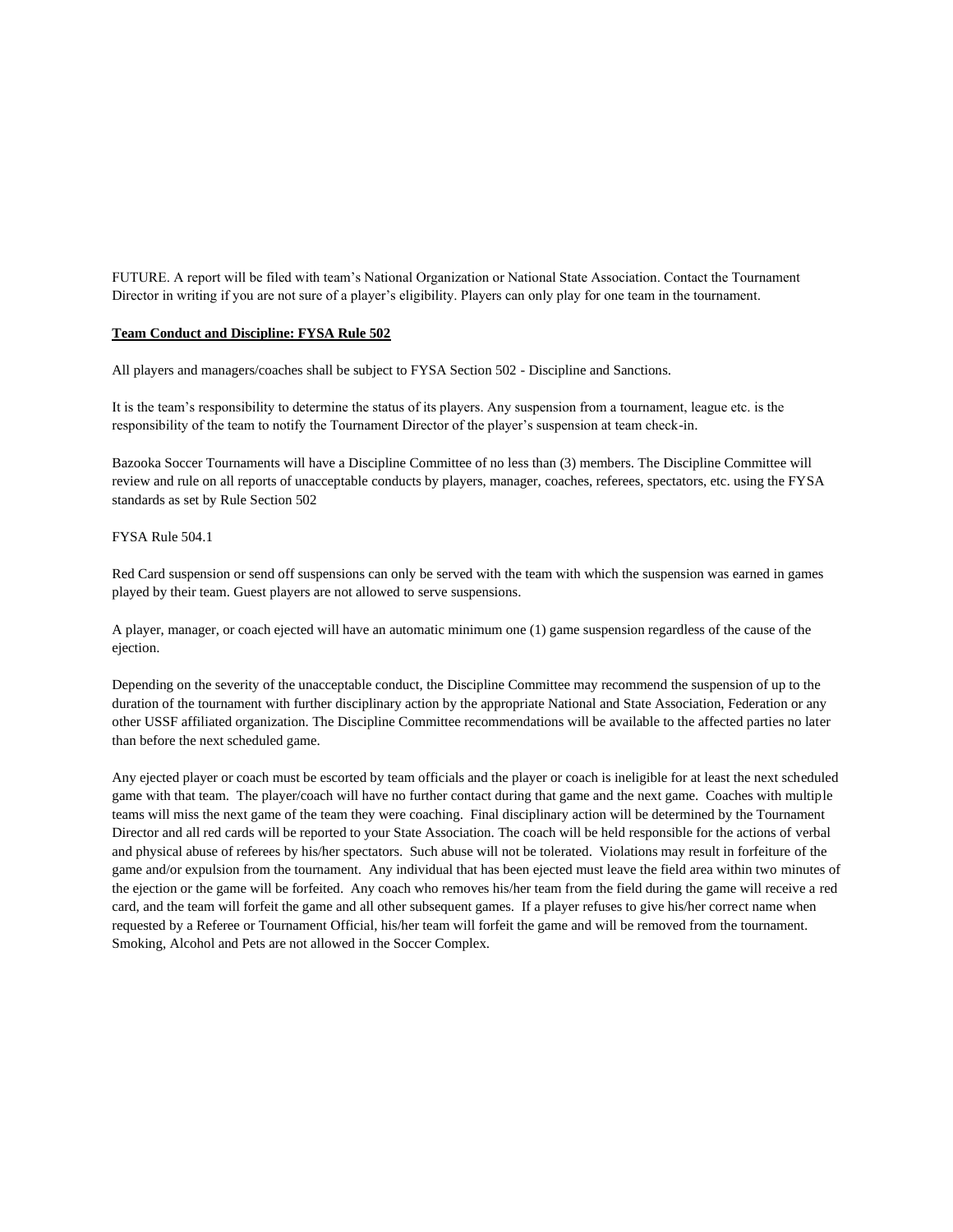# **Team Protests and Appeals:**

None: Referee decisions are final and Tournament Committee decisions on non-referee decision disputes are final. At the conclusion of the tournament, it is the responsibility of the team's coach or manager to pick up the passes from the tournament office. A complete report will be sent to the Florida Youth Soccer Association within 72 hours of the conclusion of the tournament for possible discipline.

# **Player Equipment: FYSA Rule 402.2**

**402.2** Player equipment shall be in accordance with the requirements of the Affiliate, FYSA and FIFA rules. Additionally:

a.) Screw in cleats is permitted; however, judgment as to their safety is at the discretion of the referee.

b.) Orthopedic casts are not permitted; however, soft braces can be worn with *written* approval from a doctor, and judgment as to safety is at the discretion of the referee.

c.) Shin guards must comply with FIFA Law 4:

1) Shin guards are covered entirely by the stockings.

2) Shin guards are made of a suitable material (rubber, plastic, or similar substances).

3) Shin guards must PROVIDE A REASONABLE DEGREE OF PROTECTION.

4) Shin guards are required for any FYSA event for the Safety of the players.

5) No Jewelry may be worn at FYSA sanctioned game. The only exception that may be allowed is the medical alert bracelet or necklace when taped to the body. The referee will make decision as to the safety of the player and referee's decision is final.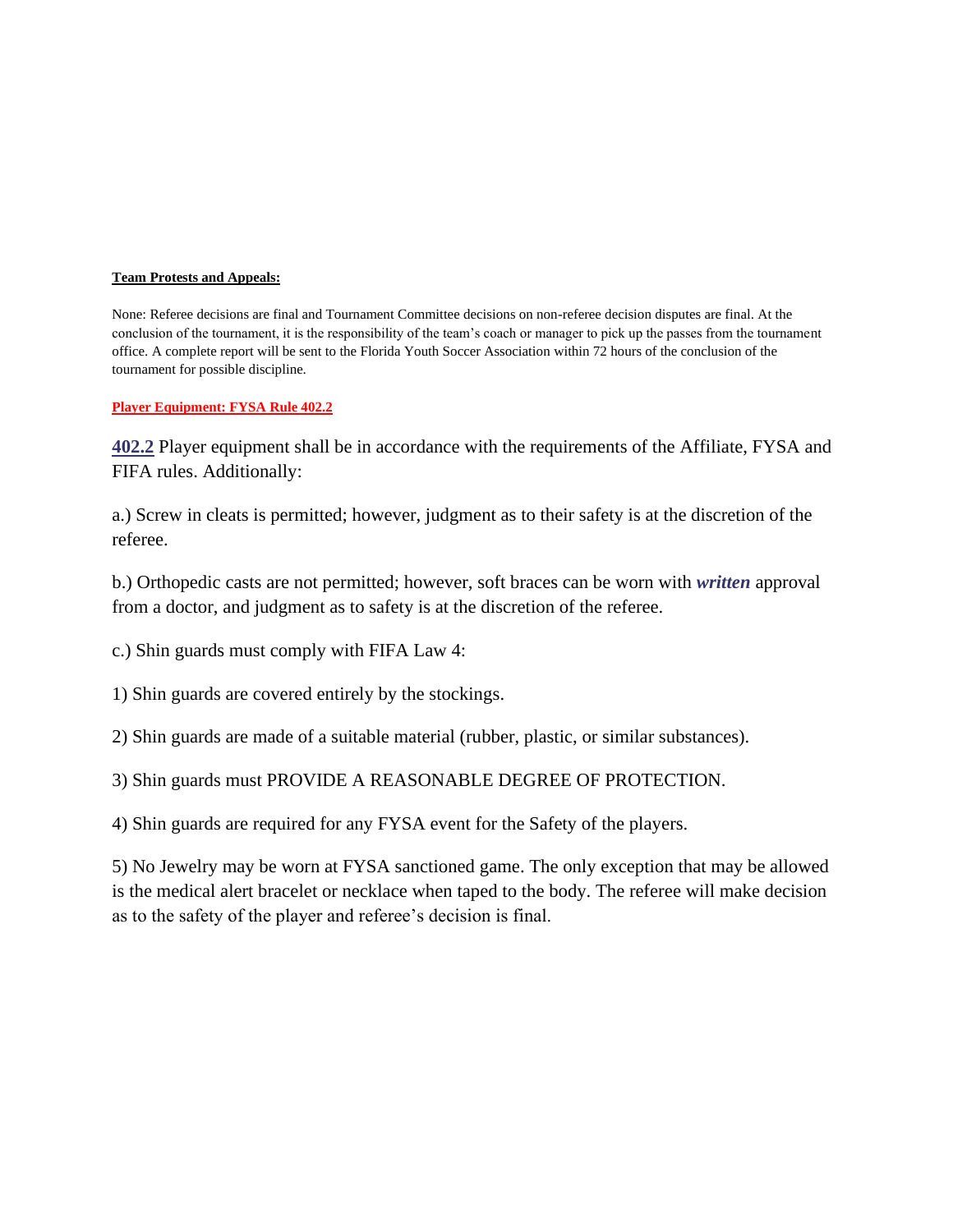# **FYSA Rule 902.13 TOURNAMENT REFUND POLICY**

Tournament entry fee returns/refunds as follows:

A. Within five (5) days after notification that the team is not accepted by their application.

B. Within five (5) days upon cancellation of the tournament.

C. Within ten (10) days of withdrawal request of the application by a team prior to acceptance of that application by the tournament.

FYSA Rules 902.10 Any team that will not be permitted to play in the contracted age group shall have the option to withdraw and receive a full refund of all entry fees. All tournaments shall notify any participant not less than fifteen days prior to the beginning of the tournament if any age group advertised will not be offered.

# CONCUSSIONS:

Pursuant to Florida Statutes (FS 943.0438) Florida in 2012 enacted a very stringent Head injury and Concussion Law. If the referee (or assistant referee) believes that, in his/her opinion, a player has suffered a head injury or possible concussion, the match must be stopped IMMEDIATELY. The injured player if able to leave the field on their own must be escorted to their coach and the coach must be told that the player cannot return for the duration of the match. If a trainer is brought onto the field because the player is incapacitated, the referee must still notify the coach that the player cannot return to the game. It is the responsibility of the coach and the player's parent(s) or legal guardians to seek medical attention. The player may not resume participation until he/she has been cleared by a medical doctor. The referee HAS NO FURTHER responsibility beyond removing the player from the match in which the player was injured. The referee crew must ensure, that UNDER NO CIRCUMSTANCES or due to the appeal from any coaching staff that the player is allowed to return to the game.